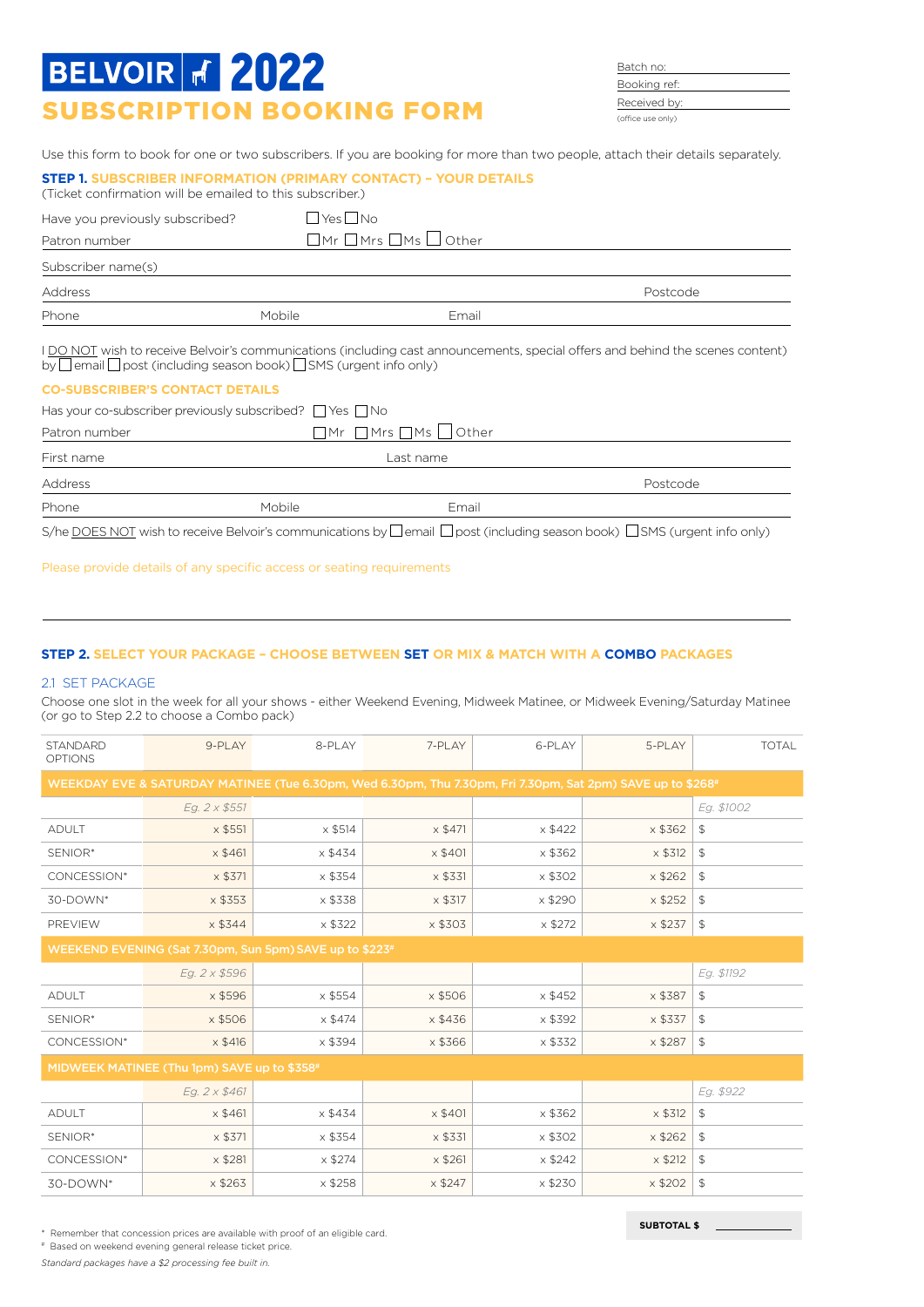#### **2.2 COMBO PACKAGE**

Mix & match with a combo that suits you! Use the table below if you want to see your plays at different times and days (e.g. Choose a 6-play subscription where you may select 3 plays on a Saturday night, 2 plays on a Tuesday evening and one Thursday matinee or any combination of your choosing.) You can mix and match any days across the week but only one price type per package. Tally the cost using individual ticket prices in the table below to calculate your subscription total.

#### *Combo 6-play Pack Eg.*

| 3x WFFKDAY AND SAT MAT TICKFTS.    | @ \$70 each = \$204 |
|------------------------------------|---------------------|
| 2x WFFKFND FVFNING TICKFTS         | @ \$75 each = \$146 |
| <i>Ix MID-WEEK MATINEE TICKETS</i> | @ \$60 each = \$60  |

*TOTAL 6-play full-price adult package* 

*= \$420 + \$2 processing fee per subscription.*

**SUBTOTAL \$**

| COMBO OPTIONS                                                                          |                                       | 9-PLAY        | 8-PLAY        | 7-PLAY        | 6-PLAY        | 5-PLAY           |  |  |
|----------------------------------------------------------------------------------------|---------------------------------------|---------------|---------------|---------------|---------------|------------------|--|--|
| WEEKDAY AND SAT MAT TICKETS (Tue 6.30pm, Wed 6.30pm, Thu 7.30pm, Fri 7.30pm, Sat 2pm)# |                                       |               |               |               |               |                  |  |  |
| <b>ADULT</b>                                                                           |                                       | $\times$ \$61 | $\times$ \$64 | x \$67        | x \$70        | $\times$ \$72    |  |  |
| SENIOR*                                                                                |                                       | $\times$ \$51 | $\times$ \$54 | $\times$ \$57 | $\times$ \$60 | $\times$ \$62    |  |  |
| CONCESSION*                                                                            |                                       | $\times$ \$41 | $\times$ \$44 | $\times$ \$47 | x \$50        | $\times$ \$52    |  |  |
| 30-DOWN*                                                                               |                                       | $x$ \$39      | $\times$ \$42 | $\times$ \$45 | $\times$ \$48 | $\times$ \$50    |  |  |
| <b>PREVIEWS</b>                                                                        |                                       | x \$38        | $\times$ \$40 | x \$43        | $\times$ \$45 | $\times$ \$47    |  |  |
| WEEKEND EVENING TICKETS (Sat 7.30pm, Sun 5pm)#                                         |                                       |               |               |               |               |                  |  |  |
| <b>ADULT</b>                                                                           |                                       | $x$ \$66      | x \$69        | $\times$ \$72 | x \$75        | $\times$ \$77    |  |  |
| SENIOR*                                                                                |                                       | $\times$ \$56 | x \$59        | $x$ \$62      | x \$65        | $\times$ \$67    |  |  |
| CONCESSION*                                                                            |                                       | x \$46        | $\times$ \$49 | $\times$ \$52 | x \$55        | $\times$ \$57    |  |  |
| <b>PREVIEWS</b>                                                                        |                                       | x \$38        | $\times$ \$40 | x \$43        | $\times$ \$45 | $\times$ \$47    |  |  |
| MIDWEEK MATINEE TICKETS (Thu 1pm)                                                      |                                       |               |               |               |               |                  |  |  |
| <b>ADULT</b>                                                                           |                                       | $\times$ \$51 | $\times$ \$54 | $\times$ \$57 | $\times$ \$60 | $\times$ \$62    |  |  |
| SENIOR*                                                                                |                                       | $\times$ \$41 | $\times$ \$44 | $\times$ \$47 | x \$50        | $\times$ \$52    |  |  |
| CONCESSION*                                                                            |                                       | $\times$ \$31 | $\times$ \$34 | $\times$ \$37 | $\times$ \$40 | $\times$ \$42    |  |  |
| 30-DOWN*                                                                               |                                       | $\times$ \$29 | $\times$ \$32 | $\times$ \$35 | x \$38        | $\times$ \$40    |  |  |
| <b>TOTAL</b>                                                                           |                                       |               |               |               |               |                  |  |  |
|                                                                                        | $$\mathbb{S}$$                        |               | \$            |               |               | $$\mathfrak{P}$$ |  |  |
|                                                                                        | + \$2 processing fee per subscription |               | $$2 \times$   | $\mathsf S$   |               |                  |  |  |

\* Remember that concession prices are available with proof of an eligible card and 30 Down price type is only available on 30 Down dates.

#### **STEP 3. SELECT YOUR PERFORMANCE DATES - LET US DO THE LEGWORK OR CHOOSE YOUR OWN DATES**

**3.1 LET US DO THE LEGWORK** You can nominate your preference for a day of the week and let our Box Office choose the performance dates and times. Then skip straight to Step 4.1. If you nominate Thursday or Saturday, please specify whether you prefer matinee or evening performances. Please note 30-Down is not available on Saturday evening and Sunday performances.

My preferred day of the week and performance time (eg. Saturday Matinee)

**3.2 CHOOSE YOUR OWN DATES** List a first and second performance preference for each play. NB: Weekend Evening performances are available for Adults, Seniors and Concessions only.

**Would you like us to split your party to ensure best available seating?** (i.e. you potentially may not sit together at all performances)? Yes / No

| <b>PERFORMANCE PREFERENCES</b>                                   |                   |      |  |                   |      |            |          |
|------------------------------------------------------------------|-------------------|------|--|-------------------|------|------------|----------|
|                                                                  | <b>Option One</b> |      |  | <b>Option Two</b> |      | Box office |          |
|                                                                  | Date              | Time |  | Qty Date          | Time | Qtv        | use only |
| <b>BLACK BRASS <math>6 - 23</math> JAN</b>                       |                   |      |  |                   |      |            |          |
| <b>AT WHAT COST?</b> 29 JAN - 20 FEB                             |                   |      |  |                   |      |            |          |
| <b>OPENING NIGHT 26 FEB - 27 MAR</b>                             |                   |      |  |                   |      |            |          |
| <b>WAYSIDE BRIDE 2 APR - 29 MAY</b>                              |                   |      |  |                   |      |            |          |
| <b>LIGHT SHINING IN BUCKINGHAMSHIRE 7 APR - 28 MAY</b>           |                   |      |  |                   |      |            |          |
| <b>SEXUAL MISCONDUCT OF THE MIDDLE CLASSES 2 JUN - 10 JUL</b>    |                   |      |  |                   |      |            |          |
| <b>TELL ME I'M HERE 20 AUG - 25 SEP</b>                          |                   |      |  |                   |      |            |          |
| <b>LOOKING FOR ALIBRANDI 1 OCT - 6 NOV</b>                       |                   |      |  |                   |      |            |          |
| THE JUNGLE AND THE SEA காடும் கடலும் ගණ වන මුහුද 12 NOV - 18 DFC |                   |      |  |                   |      |            |          |

#### **STEP 4. SELECT ADDITIONAL TICKETS**

Want extra tickets for family and friends? Add them to your subscription package here – and for a discounted Adult price. (Please provide proof of concession if relevant.)

\* Remember that concession prices are available with proof of an eligible card.

| <b>TICKET TYPE</b>   | <b>WEEKDAY</b><br>+ SAT MAT | <b>WEEKEND</b><br><b>EVENINGS</b> | <b>MIDWEEK</b><br><b>MATINEE</b> |
|----------------------|-----------------------------|-----------------------------------|----------------------------------|
| Discount Adult       | x \$75                      | $\times$ \$81                     | x \$65                           |
| Senior*              | x \$70                      | x \$76                            | x \$60                           |
| Concession*          | x \$60                      | x \$66                            | x \$50                           |
| 30-Down <sup>*</sup> | x \$58                      |                                   | $\times$ \$48                    |
| Previews             | x \$52                      | x \$52                            |                                  |